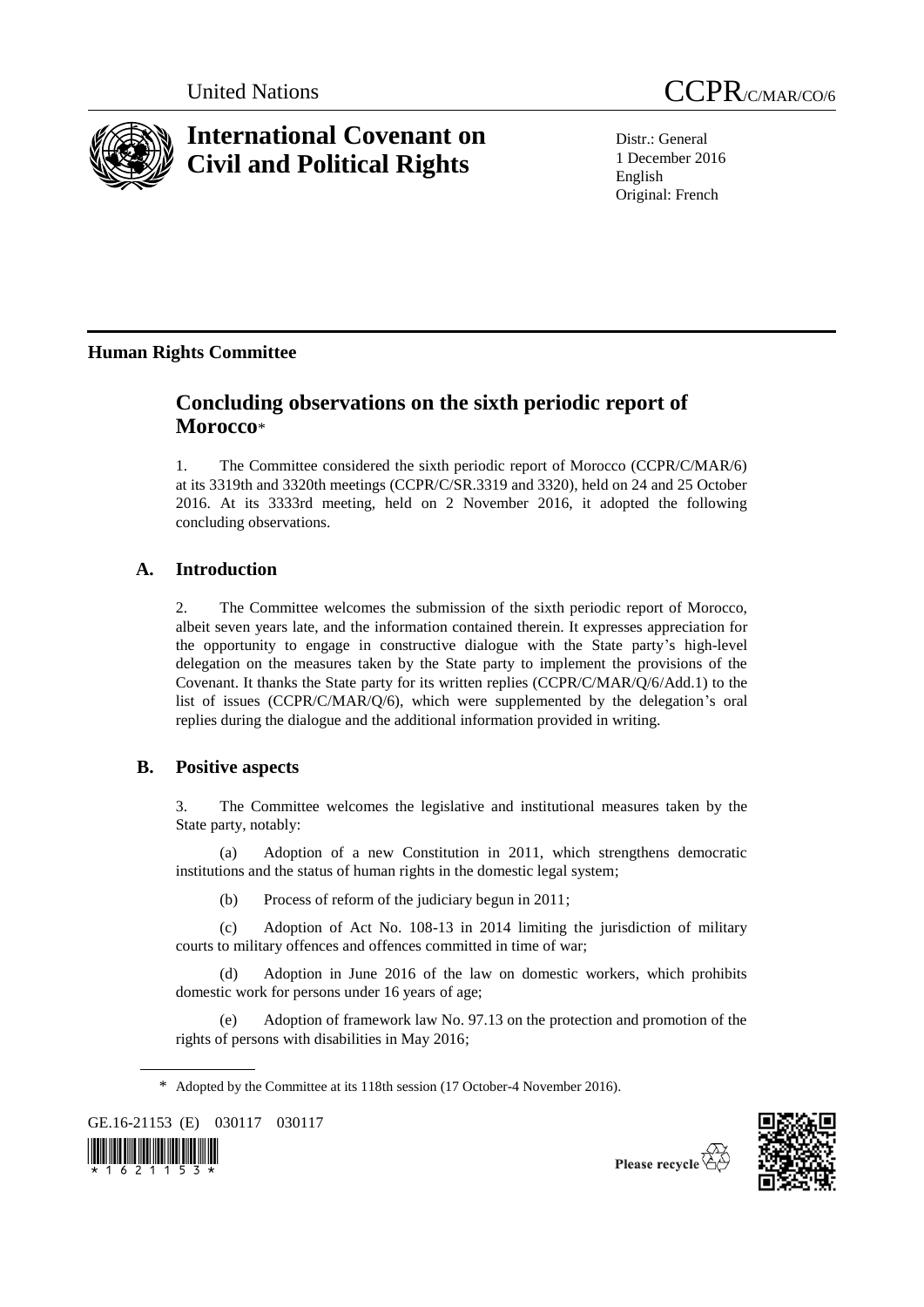(f) Amendment of the Nationality Code in 2007, which now allows Moroccan women in most cases to transmit their nationality to their children regardless of the nationality of the father;

(g) New migration policy, adopted in September 2013, and one-off regularization process for migrants in an irregular situation that followed and the efforts made to improve their living conditions and facilitate their integration.

4. The Committee welcomes the State party's ratification of or accession to the following international human rights instruments:

(a) International Convention for the Protection of all Persons from Enforced Disappearance, in 2013;

(b) Convention on the Rights of Persons with Disabilities and its Optional Protocol, in 2009;

(c) Optional Protocol to the Convention against Torture, in 2014.

# **C. Principal areas of concern and recommendations**

### **Constitutional and legislative framework**

5. The Committee welcomes the commitment of Morocco to harmonize its national legislation with ratified international treaties and to accede to the first Optional Protocol to the Covenant. It notes that the provisions of the Covenant can be invoked before the courts and regrets that they have only rarely been invoked or applied by the courts (art. 2).

6. **The State party should continue its efforts to raise awareness among judges, lawyers, prosecutors and other persons involved in the administration of justice about the provisions of the Covenant so that these can be taken into account before and by the national courts. The State party should also expedite the process of legislative reform to ensure full compliance of domestic laws with duly ratified international treaties and complete, as soon as possible, the process of accession to the first Optional Protocol to the Covenant, which provides for the consideration of individual communications.** 

# **State of emergency**

7. The Committee welcomes the inclusion in article 59 of the Constitution of the principle of non-derogation of basic rights and freedoms in a state of emergency. However, it notes with concern that this provision does not establish specific substantive and procedural guarantees as set out in article 4 (1 and 3) of the Covenant and does not guarantee a clear prohibition against the suspension during this time of all the rights set out in article 4 (2).

8. **The Committee recalls its general comment No. 29 (2001) on derogations from the Covenant during a state of emergency and requests the State party to develop legislation containing clear provisions on states of emergency so that the rights protected under article 4 (2) of the Covenant may not be suspended under any circumstances and to ensure that the requirements of a derogation are consistent with the Covenant.**

#### **Right to self-determination**

9. The Committee takes note of the Moroccan initiative for engaging in negotiations on autonomy for the Western Sahara region and the additional information provided by the State party but remains concerned about: (a) the limited progress made in dealing with the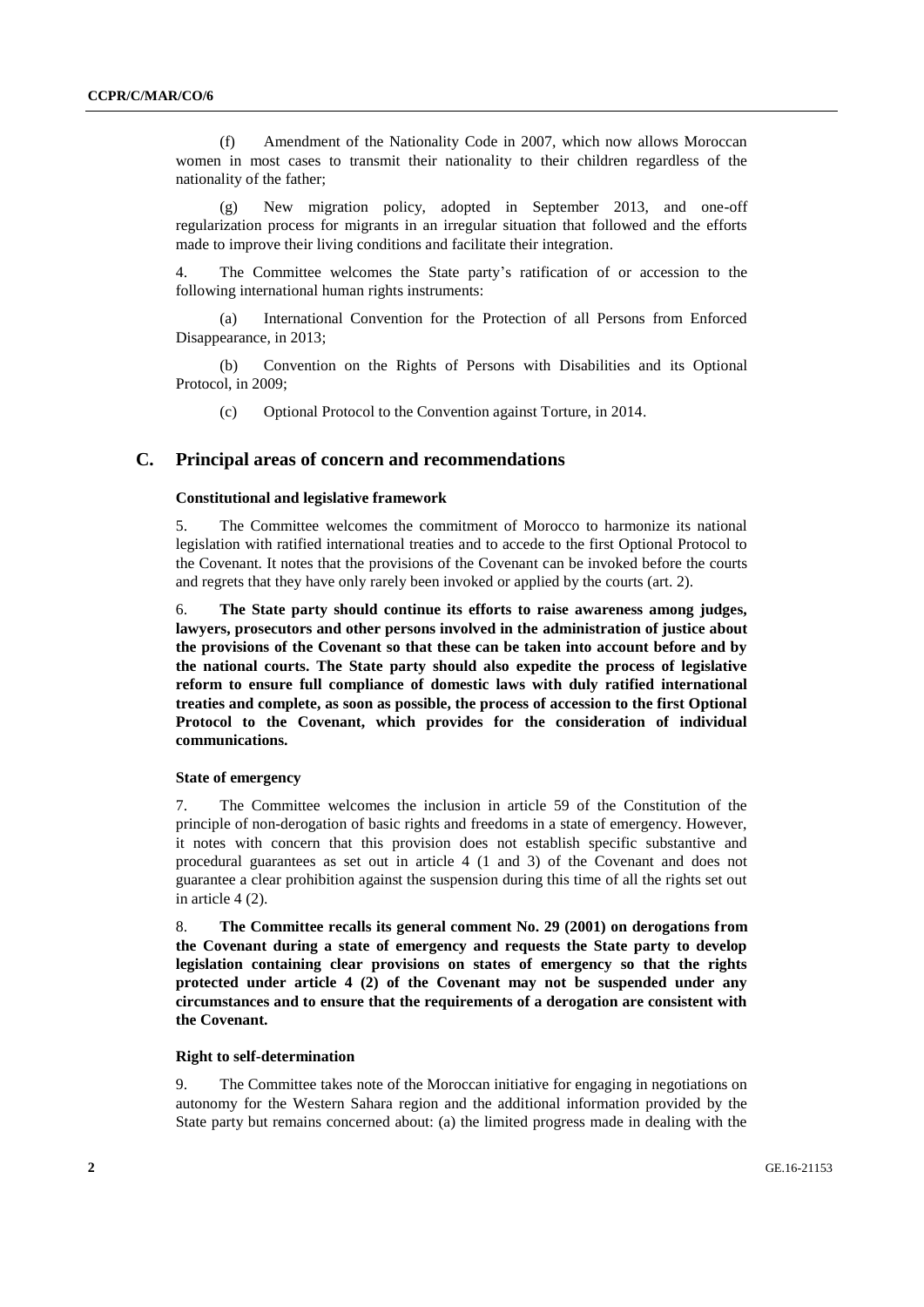issue of the self-determination of the people of Western Sahara; (b) reports that the State party is not taking all necessary measures to consult the people of Western Sahara about the development of the natural resources of the Western Sahara; and (c) the presence of the sand wall, also known as the "berm", which limits the freedom of movement of the people of Western Sahara given the very few crossing points that are open to civilians and the presence of landmines and other explosive remnants of war along the berm that endanger the lives and safety of the communities located in the vicinity (arts. 1, 6 and 12).

10. **The State party should: (a) continue and increase the efforts undertaken within the framework of negotiations concerning the status of the Western Sahara under the auspices of the Secretary-General of the United Nations so that the people of the Western Sahara may enjoy their right to self-determination; (b) enhance meaningful consultations with the people of Western Sahara with a view to securing their prior, free and informed consent for development projects and resource extraction operations; and (c) take the necessary steps to permit the people of Western Sahara to move about freely and safely on both sides of the berm, continue implementation of the demining programme along the berm and compensate victims.** 

# **Discrimination and violence based on sexual orientation and gender identity**

11. The Committee is concerned at the criminalization of homosexuality, the fact that it is punishable by a term of imprisonment of up to 3 years and the arrests that have been made on that basis. It is also concerned by reports of the advocacy of hatred, discrimination and violence against people because of their sexual orientation or gender identity (arts. 2, 9 and 26).

12. **The State party should take steps to: (a) abrogate article 489 of the Criminal Code in order to decriminalize homosexuality and sexual relations between consenting adults of the same sex; (b) free anyone who is in detention solely for having had consensual sexual relations with a member of the same sex; and (c) put an end to the social stigmatization of homosexuality, incitement to hate, discrimination and violence directed at persons because of their sexual orientation or actual or presumed gender identity.** 

#### **Equality between men and women and practices that are harmful to women**

13. The Committee welcomes the recognition of the principle of equality in the Constitution of 2011 but is still concerned, however, about: (a) the continued existence of legislative provisions that discriminate against women, particularly as regards a matrimonial regime that continues to permit polygamy, divorce, child custody, legal guardianship of children, inheritance and the transmission of nationality to a foreign spouse; (b) the high number of polygamous marriages; and (c) the increase in early marriages (arts. 2, 3, 23, 24 and 26).

14. **The State party should: (a) repeal or amend all provisions that discriminate against women in order to give full effect to the principle of equality enshrined in the Constitution; (b) take adequate measures to reduce the incidence of polygamy with a view to bringing about its abolition; and (c) amend the legal provisions that allow for exceptions to the minimum age for marriage.**

## **Violence against women**

15. The Committee welcomes the fact that, in 2014, the State party abrogated article 475 (2) of the Criminal Code, which had allowed rape charges to be dropped when the victim was a minor if the perpetrator married the victim. It remains concerned, however, about: (a) the prevalence of violence against women; (b) the fact that violent attacks often go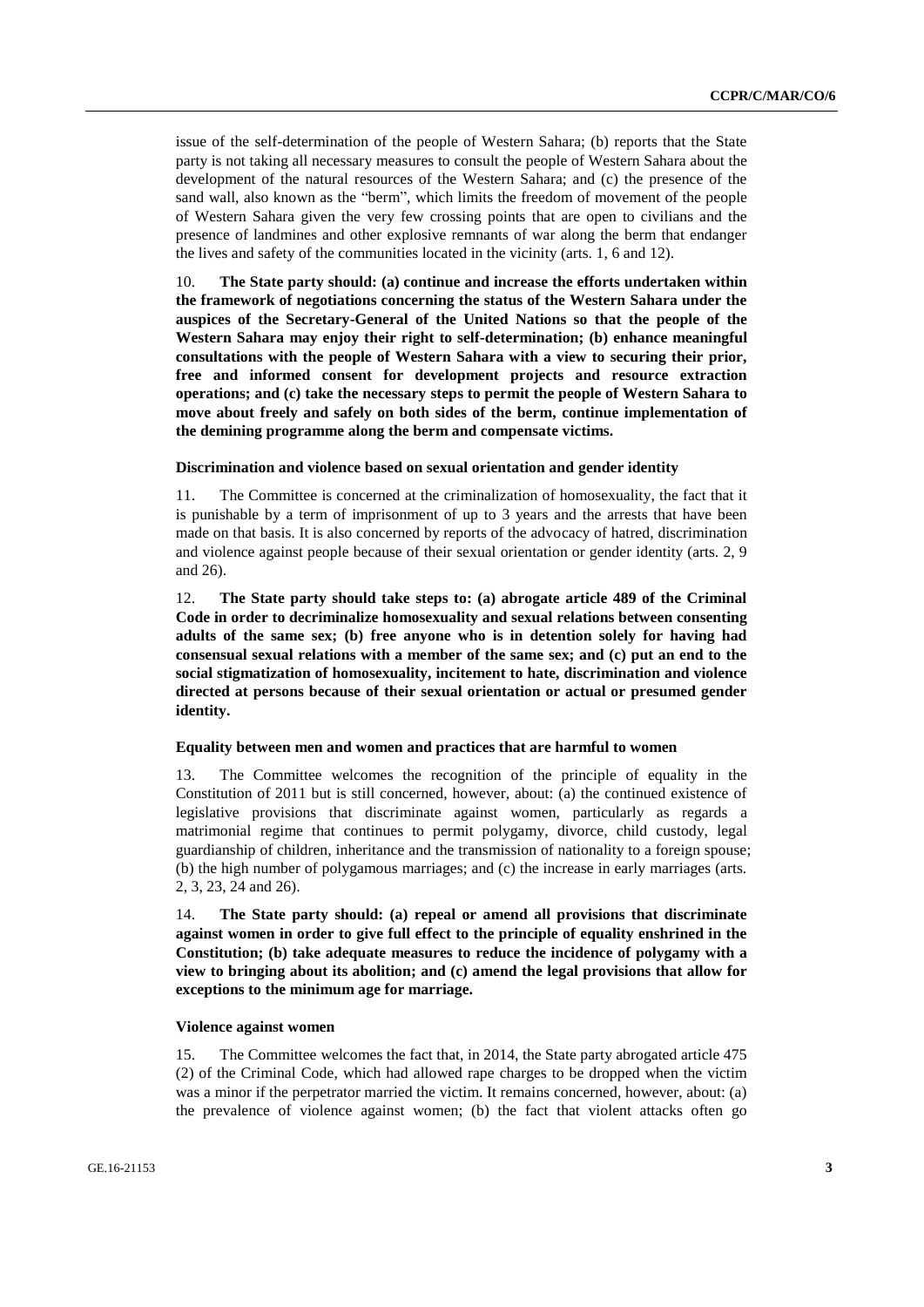unreported and the perpetrators of violence often are not prosecuted owing, inter alia, to the absence of protection measures and support facilities and to the fact that victims of rape who report the crime may themselves be prosecuted because of the criminalization of sexual relations outside marriage between consenting adults; (c) the limited scope of the law under which sexual harassment is a criminal offence; and (d) the fact that the legislative reforms now under way leave a number of discriminatory provisions in place, such as the one that sets out mitigating circumstances for "honour crimes" (arts. 3, 6, 7 and 17).

16. **The State party should: (a) promptly amend its laws so as to afford adequate protection for women against violence and sexual harassment; (b) encourage people to report crimes of violence by ensuring that cases involving violence against women are thoroughly investigated, that the offenders are prosecuted and sentenced, and that victims have access to effective remedies and are not prosecuted for having engaged in sexual relations outside marriage; and (c) ensure that victims of domestic or sexual violence receive proper legal, medical and psychological assistance and improve victim support facilities and mechanisms.** 

# **Counter-terrorism**

17. The Committee remains concerned about the broad and unclear wording of the provisions in the Criminal Code that define what acts constitute acts of terrorism and the introduction of new, vaguely defined offences in 2015. It is also concerned by reports that charges have been brought under these provisions without proper cause against journalists who were fulfilling their duty to inform the public and that the fact that these provisions are so vaguely worded discourages the exercise of other Covenant rights, including the right to freedom of expression. The Committee is also disturbed by the excessive length of time that persons may be held in police custody in connection with terrorism-related offences (12 days) and by the fact that such persons are allowed to consult a lawyer only after 6 days have elapsed (arts. 9, 14 and 19).

18. **The State party should revise the provisions in its Criminal Code on terrorism and define terrorism-related offences on the basis of their objective but should also define the nature of such acts precisely and ensure that this legislation does not unjustifiably restrict the exercise of Covenant rights. The State party should also reduce the initial maximum allowable duration of police custody to 48 hours for terrorism-related as well as other offences and provide access to a lawyer from the time that a person is taken into custody.**

#### **Death penalty**

19. The Committee welcomes the de facto moratorium on executions since 1993, the reduction in 2014 in the number of offences punishable by the death penalty under the Code of Military Justice and the reduction envisaged under the draft Criminal Code. However, it regrets that three new categories of crimes punishable by death are contained in the draft Criminal Code (art. 6).

20. **The State party should continue the current national debate on the abolition of the death penalty and consider formalizing the de facto moratorium currently observed. It should also consider acceding to the Second Optional Protocol to the Covenant, aiming at the abolition of the death penalty.**

### **Voluntary termination of pregnancy**

21. The Committee notes that a disturbingly high number of clandestine abortions are performed in the State party which endanger the lives and health of the women concerned. It remains concerned about the extremely restrictive nature of the conditions under which a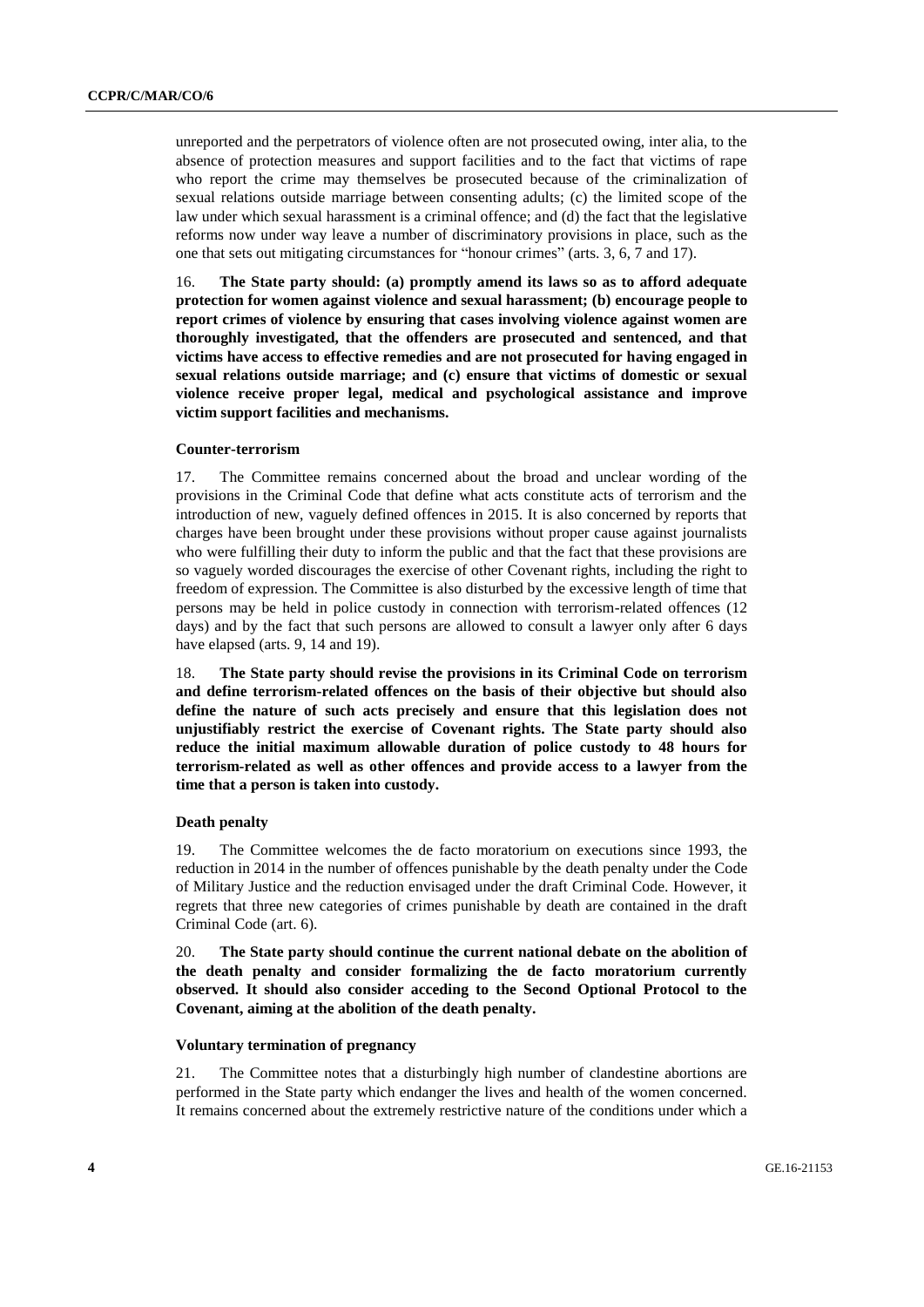woman may legally have her pregnancy terminated in the State party and about the heavy penalties that are imposed in cases of clandestine abortions. The Committee notes that the draft revised Criminal Code provides for more exceptions to the general prohibition of abortion, but it is concerned about the introduction of excessive requirements such as the obligation to submit proof that legal proceedings have been opened in cases of rape or incest (arts. 3, 6, 7 and 17).

22. **The State party should expedite its review of its legislation with the aim of introducing other exceptions to the prohibition of abortion, including exceptions to cover cases in which the pregnancy is the result of rape or incest and cases in which the fetus exhibits fatal abnormalities, and ensure that legal restrictions do not impel women to resort to clandestine abortions that endanger their lives and health. The State party should also ensure that women have effective access to legal abortions by eliminating the restrictive conditions provided for in the draft revised Criminal Code. The State party should also promote and guarantee access to contraception and to sexual and reproductive health education and services.**

# **Prohibition of torture and ill-treatment**

23. The Committee welcomes the authorities' efforts to combat torture and ill-treatment and notes that there has been a marked reduction in such practices since the time that its last concluding observations (CCPR/CO/82/MAR) were issued. It is nonetheless concerned by continued reports of torture and cruel, inhuman or degrading treatment being perpetrated by agents of the State in Morocco and Western Sahara, particularly in the case of persons suspected of terrorism or of endangering State security or posing a threat to the territorial integrity of the State. The Committee notes with particular concern that: (a) confessions obtained under duress are reportedly sometimes admitted as evidence in court even though, by law, they are inadmissible; (b) in cases of alleged torture or of the extraction of confessions under duress, judges and prosecutors do not always order that medical examinations be performed or that investigations be undertaken; (c) persons who report cases of torture are sometimes the object of intimidation, threats and/or legal proceedings; and (d) the number of cases in which charges have been brought and the number of convictions that have been handed down seem quite low given the number of complaints filed and the extent to which torture and ill-treatment have occurred in the past (arts. 2, 7 and 14).

24. **The State party should: (a) adopt robust measures to eradicate torture and cruel, inhuman or degrading treatment, to investigate such acts and to prosecute and punish the perpetrators; (b) ensure that medical examinations are performed without delay whenever torture or ill-treatment is alleged to have occurred; (c) ensure that the prohibition on the extraction of confessions under duress is observed in practice and that evidence obtained under torture is not admitted in court; (d) offer effective remedies to victims and guarantee them reparation; and (e) expedite the process of adopting a law establishing a national preventive mechanism.**

### **Police custody and access to a lawyer**

25. The Committee is concerned about the unduly prolonged periods of police custody and that access to a lawyer is permitted only in cases in which the period of police custody is prolonged and for a maximum of 30 minutes (arts. 9 and 14).

26. **The State party should ensure that the legislative reform under way sets the normal length of police custody at 48 hours and guarantees all detainees immediate access to a lawyer from the outset of detention.**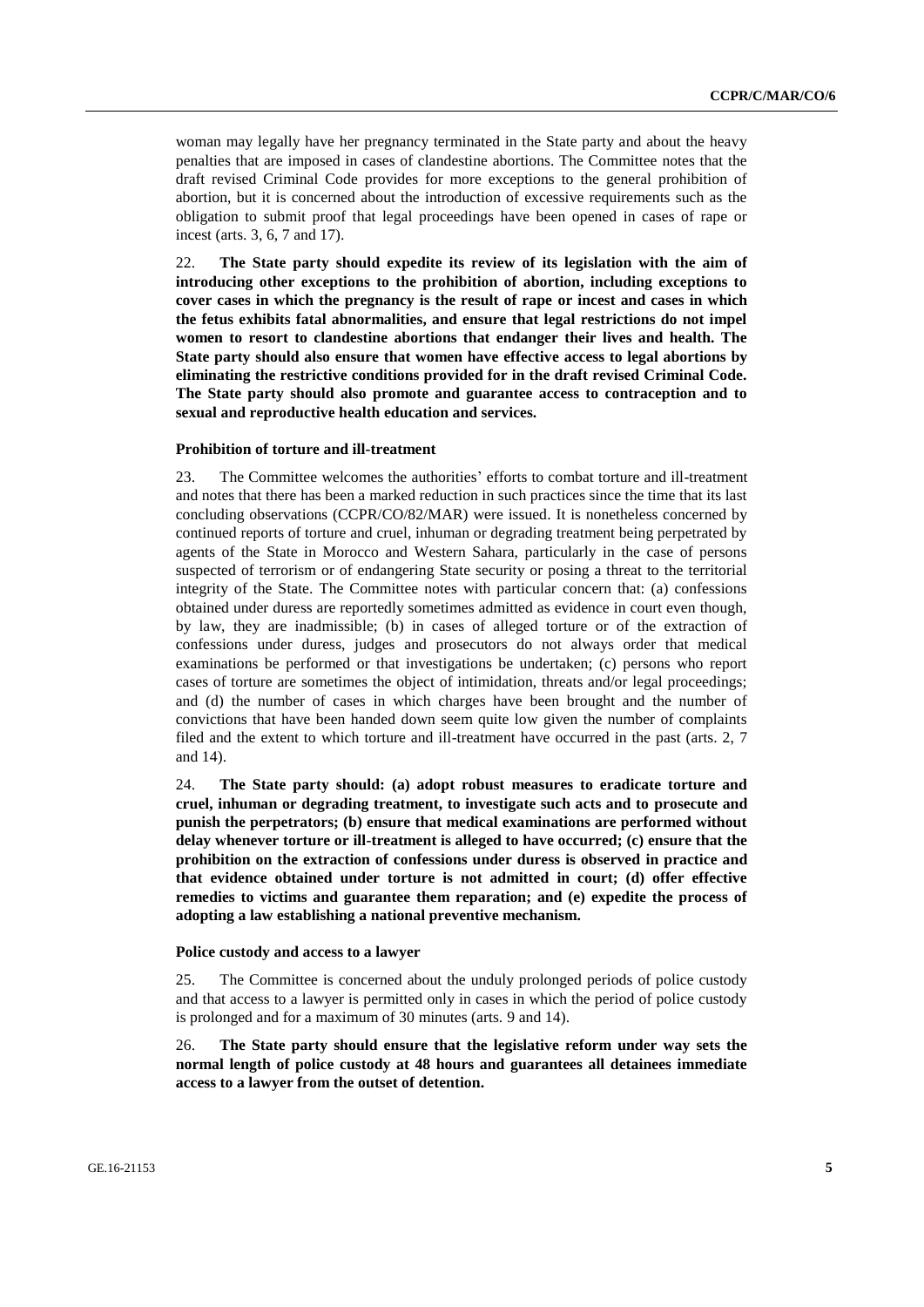# **Enforced disappearances**

27. While recognizing the work carried out in cases of enforced disappearance by the Equity and Reconciliation Commission and the National Human Rights Council to gather information and to provide reparation, the Committee remains concerned by the fact that cases of enforced disappearance have still not been solved in Morocco and Western Sahara. The Committee is also concerned about the fact that the persons responsible for those disappearances have still not been identified, judged or punished (arts. 2, 6, 7, 9 and 16).

28. **The State party should pursue and step up its efforts to shed light on the circumstances surrounding all unsolved cases of enforced disappearance, including those linked to events in Western Sahara, and proceed without delay to conduct investigations with a view to identifying, judging and punishing the persons responsible for them.** 

# **Prison conditions**

29. The Committee is concerned about the inadequate conditions of detention in the prisons of Morocco and Western Sahara, particularly in respect of prison overcrowding. The Committee is also concerned that almost half of the inmates are awaiting trial (arts. 9 and 10).

30. **The State party should redouble its efforts to remedy the problem of prison overcrowding, including by putting in place a genuine policy on the use of alternatives to deprivation of liberty.** 

# **Imprisonment for non-performance of a contractual obligation**

31. The Committee is concerned about the fact that the circular of 21 October 2015 issued by the Ministry of Justice and Freedoms provides for enforcement by committal of debtors who do not fulfil their contractual obligations if they have not provided a certificate of indigence or a document that certifies that they are not liable to pay taxes (art. 11).

# 32. **The State party should revise its laws in such a way as to ensure that committal may not be used as a method of enforcing contractual obligations.**

# **Right to a fair trial and the independence of the judiciary**

33. The Committee is concerned about cases in which irregularities appear to have occurred in court proceedings, including the admission of confessions obtained under duress and refusals to hear witnesses or to consider evidence. It is also concerned about cases in which lawyers and judges have been the target of threats and intimidation and of interference in their work and about the imposition of arbitrary or disproportionate disciplinary measures.

34. **In all cases, the State party should: (a) guarantee and uphold the full independence and impartiality of the judiciary and ensure that judges are free of pressure and interference in the performance of their work; and (b) ensure that all court proceedings are conducted in full observance of the due process guarantees set forth in article 14 of the Covenant.** 

### **Asylum seekers and refugees**

35. The Committee welcomes the State party's efforts to develop a legal framework on migration, asylum and human trafficking. It finds it regrettable that the regularization process pursued in 2014 did not result in the regularization of many refugees, particularly in the case of refugees from the Syrian Arab Republic. The Committee takes note with concern of the continued occurrence of arbitrary arrests of migrants and of allegations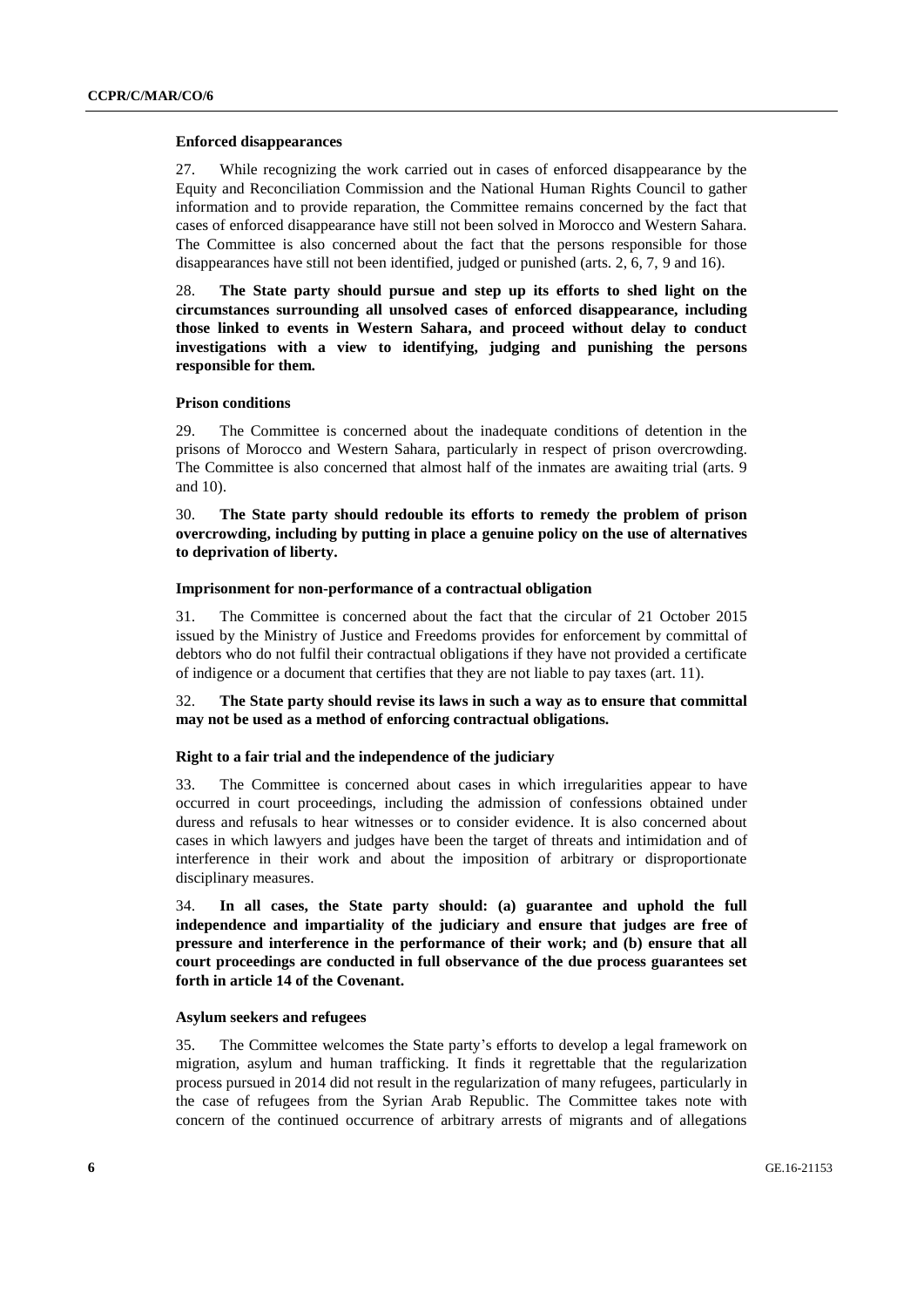concerning the excessive use of force against migrants and the participation of Moroccan security forces in collective expulsions, particularly in the vicinity of the autonomous Spanish cities of Ceuta and Melilla. It also takes note of concerns regarding the detention and treatment of child migrants and regarding the legal barriers to the registration of newborns, the recognition of marriages of asylum seekers and refugees and the transmission of nationality, which may cause children born on Moroccan territory to be stateless (arts. 6, 7, 12, 23 and 24).

36. **The State party should: (a) expedite its revision of the legal framework on migration and asylum in order to align it with the Covenant and the adoption of Bill No. 26-14; (b) redouble its efforts to regularize the situation of persons in need of international protection, in particular Syrian refugees, by granting legal status and national refugee cards to them so as to uphold their right to non-discrimination, including non-discrimination in terms of access to the formal labour market; (c) introduce procedures for the determination of refugee status at points of entry into the country, including in airports; (d) put an end to collective arrests and refrain from participating in mass expulsions of migrants, including expulsions conducted in the vicinity of the autonomous Spanish cities of Ceuta and Melilla; (e) put a stop to the excessive use of force by law enforcement officers by, inter alia, providing more training in that connection and introducing oversight mechanisms and means of ensuring greater accountability; and (f) remove legal barriers to the registration of newborns and the recognition of marriages among refugees and asylum seekers, revise the Nationality Code of 2007 so that nationality may be transmitted to all children born in Morocco, consider ratifying the 1954 and 1961 conventions on statelessness and establish a legal framework that will prevent statelessness.** 

#### **Right to privacy and the interception of private communications**

37. The Committee is concerned by reports of illegal infringements of the right to privacy in the course of surveillance operations conducted by law enforcement and intelligence agencies targeting journalists, human rights defenders and perceived opponents of the Government, particularly those located in Western Sahara. The Committee is also concerned by the lack of clarity with regard to the legal provisions which authorize and govern surveillance activities and the lack of oversight of those activities by an independent authority (art. 17).

38. **The State party should take all necessary steps to ensure that its surveillance activities are in keeping with its obligations under the Covenant, including article 17, and ensure that any breach of privacy is in keeping with the principles of legality, proportionality and necessity. The State party should also establish independent oversight mechanisms in order to prevent abuses.**

#### **Freedom of thought, conscience and religion**

39. The Committee is concerned by reports that restrictions are placed on the practice of religions other than the official religion. It is also concerned about provisions in the Criminal Code that criminalize actions contrary to the Muslim religion and the introduction of new offences to the draft Criminal Code that further extend the limits imposed on freedom of religion and expression (arts. 18 and 19).

40. **The State party should eliminate any legislative provision or discriminatory practice that is in violation of the right to freedom of thought, conscience and religion and ensure that the draft revised Criminal Code now under discussion is fully in accordance with article 18 of the Covenant.**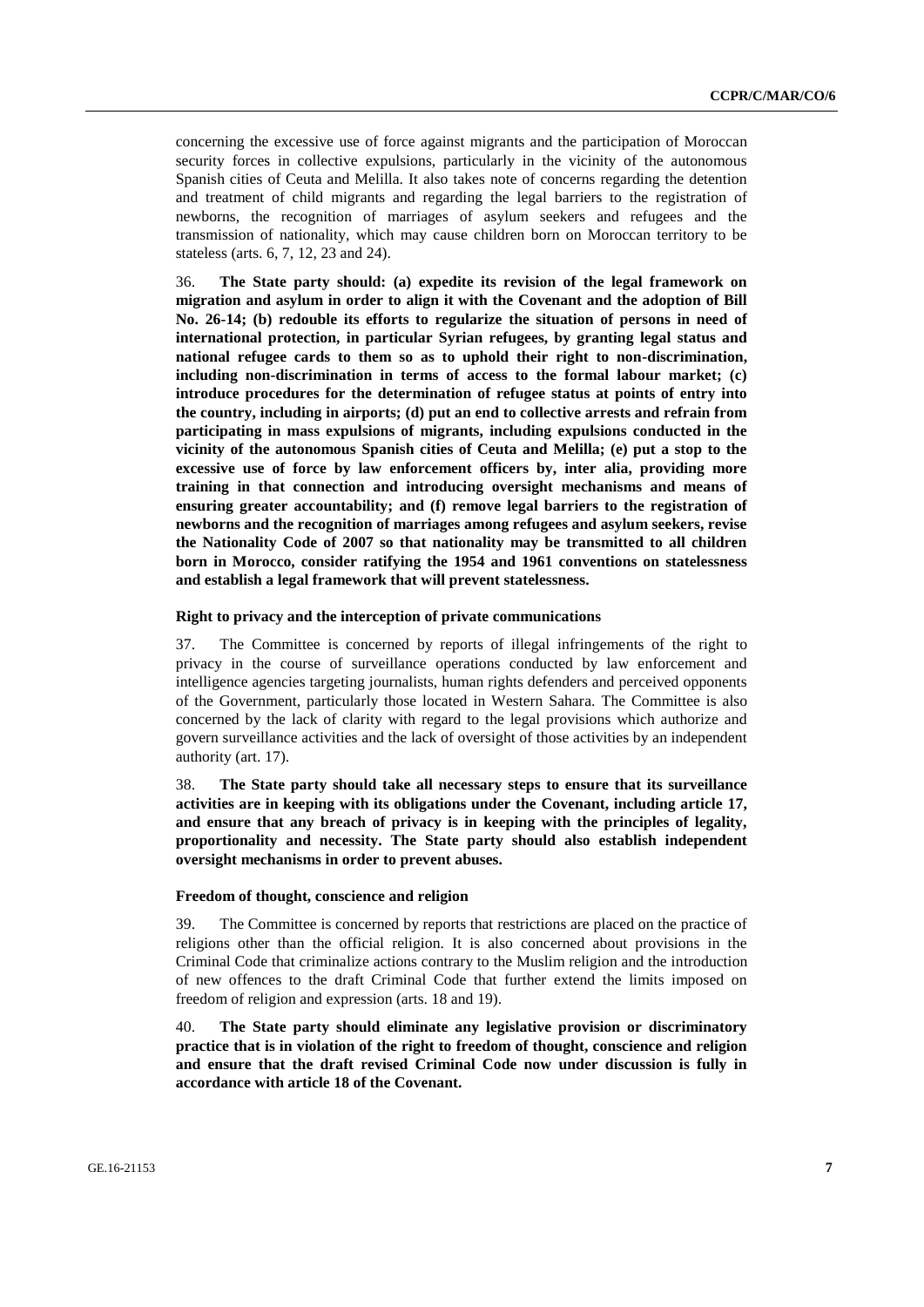# **Freedom of association and the activities of human rights defenders**

41. The Committee welcomes the fact that the procedures for filing a declaration of association have been streamlined but is nonetheless concerned about the fact that many associations are refused the right to register. The Committee is also concerned by reports that the activities of human rights defenders are subject to disproportionate, unjustified restrictions and that human rights defenders' freedom of movement is limited, particularly in Western Sahara (arts. 12, 21 and 22).

42. **The State party should, as a matter of urgency, take all necessary steps to put an end to violations of the right to freedom of association and any practices that place restrictions on that right which go beyond the strictly defined limitations set forth in article 22 (2) of the Covenant. It should ensure that it does not exert any undue influence over human rights defenders and that they are free to work without fear of reprisals or unjustified restrictions on their activities.** 

### **Freedom of opinion and expression**

43. The Committee welcomes the adoption of the new Press Code in 2016, under which press-related offences are no longer subject to custodial penalties. It is concerned, however, about the concurrent introduction of new provisions in the Criminal Code that establish terms of imprisonment as penalties for acts perceived as being offensive to Islam or the monarchy or as posing a threat to the country's territorial integrity. The Committee is deeply concerned by reports that journalists and human rights defenders have been prosecuted on those charges or have been threatened with prosecution (arts. 9, 14 and 19).

44. **The State party should revise all provisions in its Criminal Code, as necessary, to align them with article 19 of the Covenant and ensure that any restrictions on the exercise of the right to freedom of expression and association do not exceed the strictly defined limitations set out in article 19 (3).** 

#### **Right of peaceful assembly**

45. The Committee notes with concern that, under Moroccan law, prior authorization must be obtained for gatherings that are to be held in public places and that the issuance of such authorizations is sometimes hindered unjustifiably. It is also concerned about the excessive and disproportionate use of force to disperse unauthorized peaceful gatherings despite the issuance of a circular by the Ministry of Justice and Freedoms in October 2015 which states that police intervention is justified only in the presence of an armed mob and/or when a crowd has gathered that is likely to disturb the peace (arts. 7, 9, 19 and 21).

46. **The State party should ensure that the law governing peaceful demonstrations is applied in accordance with the Covenant and that the exercise of that right is not subject to restrictions other than those that are authorized under the Covenant. To this end, the State party should give consideration to the proposals made in November 2015 by the National Human Rights Council concerning public gatherings.** 

#### **Child labour**

47. The Committee remains concerned about the continued economic exploitation of children, particularly as domestic and farm workers (arts. 8 and 24).

48. **The State party should rigorously enforce the laws on child labour and child exploitation with a view to putting an end to these practices. It should also pursue its efforts to raise public awareness and strengthen its oversight mechanisms.**